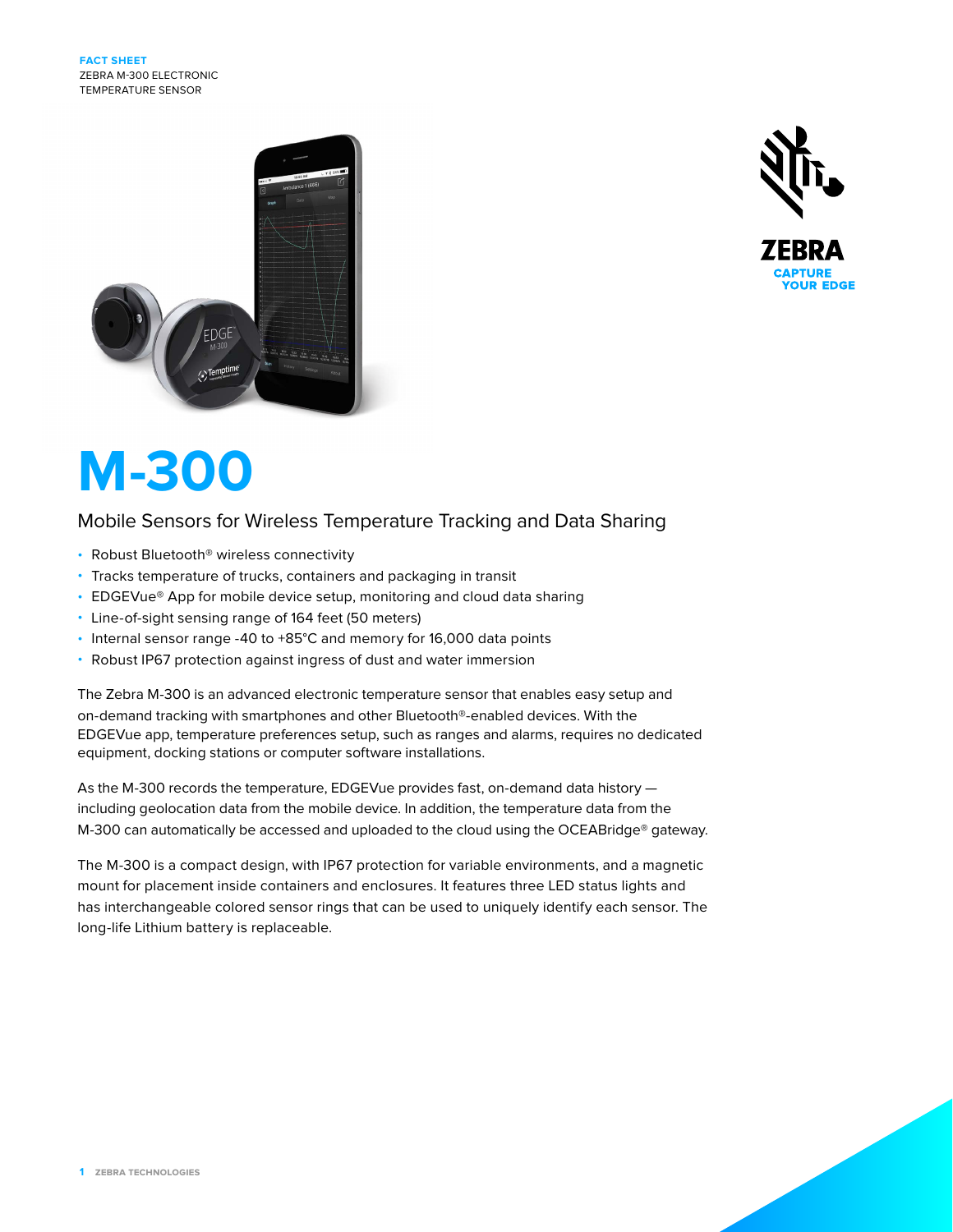**FACT SHEET** ZEBRA M-300 ELECTRONIC TEMPERATURE SENSOR

#### **Sensor Specifications**

# **Multi-use module with replaceable battery**

**Sensor:** Aluminum ring around sensor circumference **Temperature Range:** -40 to +85°C (-40 to +185°F) **Accuracy:** +/- 0.3°C **Resolution:** 0.01°C **Temperature Display:** °F or °C, selectable **Certifications:** NIST® Traceable Certification,

ISO/IEC 17025 (Cofrac) certified or traceable calibration available, EN12830

#### **Dimensions**

**Diameter:** 2 in (50 mm) **Thickness:** 0.87 in (22 mm) **Weight:** 2 oz (57 grams) **Case:** ABS, polycarbonate, aluminum IP67 protection

**Mounting:** 2-sided magnetic mount ("weak" and "strong" sides), adhesive or screw mount **Module Identification:** Customizable name for each Zebra device

#### **Battery**

**Battery:** Lithium, replaceable (P/N 30-0200) **Battery Life:** M-300 battery life varies with the ambient temperature. Typically, batteries have a shorter life in colder environments.

## **Data Logging Functions**

**LED indicator:** Alarm status and communication **Alarm Limits:** Programmable high and low, with delay **Startup options:** Immediate, Delayed with programmable threshold, and Start on Magnet contact **Data logging intervals:** Programmable, 15 seconds to 59 seconds (1 second intervals) or 1 to 255 minutes (1 minute intervals) **Data logging stop:** Programmable, memory full, or overwrite oldest values

**Date/Time Stamps:** Programmable local time or GMT

**Memory Internal:** up to 16,000 data points **Reports:** CSV and PDF file formats

FDGE-M 223-00020

 $\epsilon$ 



Download the free EDGEVue® app from iTunes or Google Play



Use EDGEVue to set up data logging profile and preferences



EDGEVue automatically detects the M-300 sensors within Bluetooth range

Uses smartphone/tablet GPS to track routes with detailed information



Connect to the M-300 to monitor data on-demand, anywhere along the delivery route